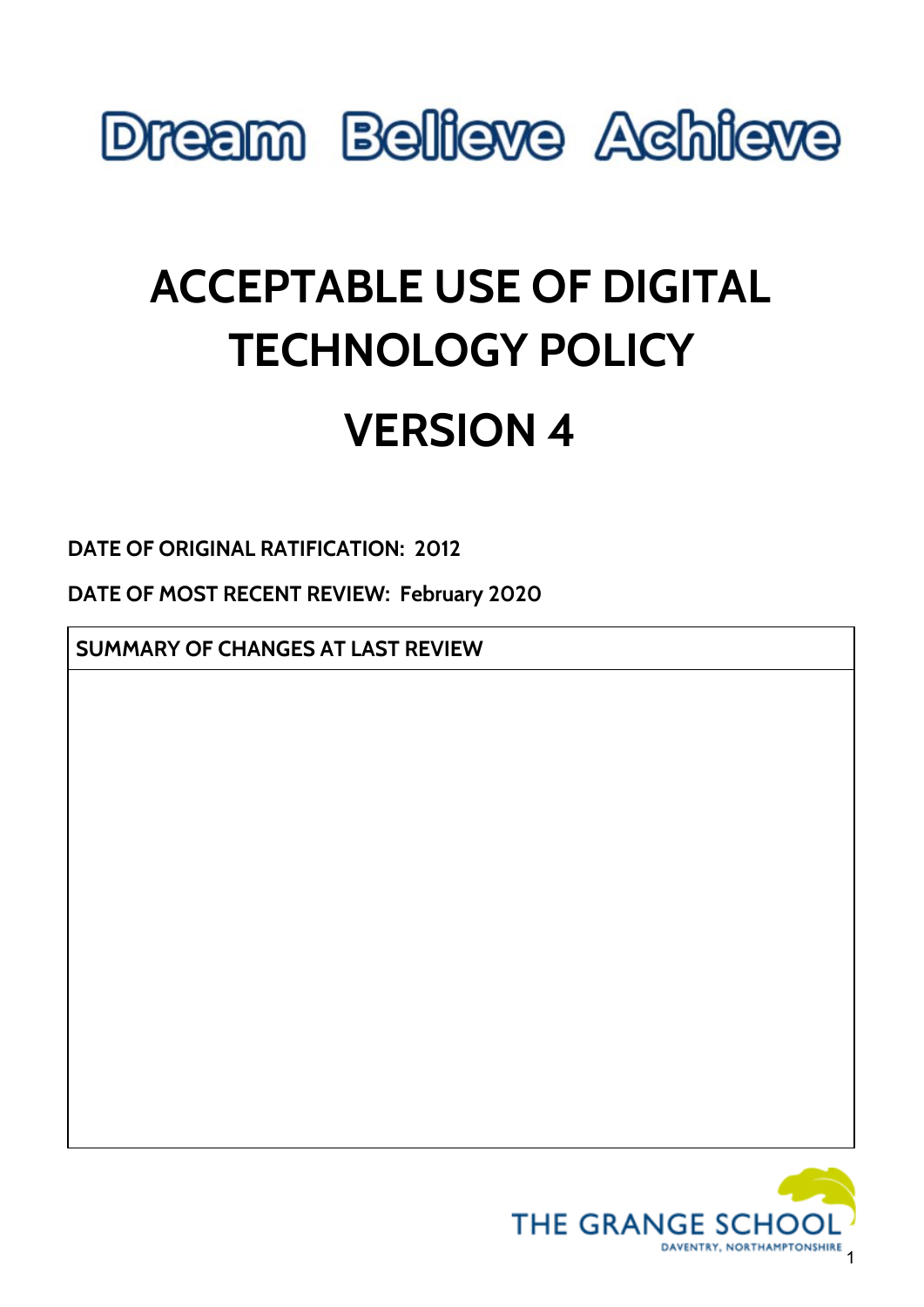

| RECORD OF CONSULTATION from September 2020 onwards |                  |                  |
|----------------------------------------------------|------------------|------------------|
| <b>DATE</b>                                        | <b>REVIEWERS</b> | <b>CONSULTED</b> |
|                                                    |                  |                  |
|                                                    |                  |                  |
|                                                    |                  |                  |
|                                                    |                  |                  |
|                                                    |                  |                  |
|                                                    |                  |                  |
|                                                    |                  |                  |
|                                                    |                  |                  |

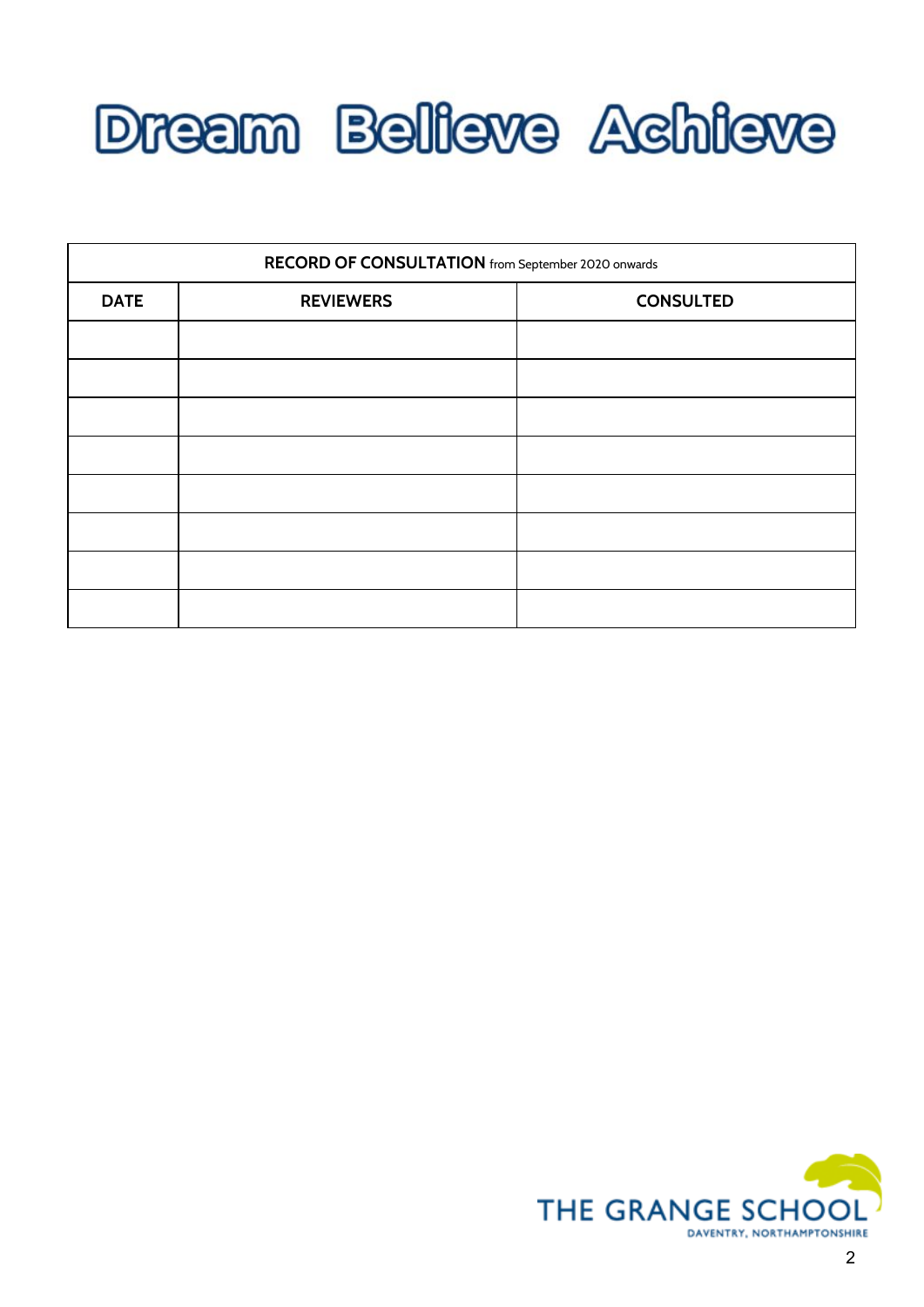### **The Grange School Acceptable Use Policy**

#### **Acceptable Use Statement**

All computers and associated equipment belong to the school, whether part of the school's integrated network or stand-alone pieces. This includes teachers' laptops and iPads, all equipment in the Classroom Technology Toolkits, and any other centrally stored resources.

This equipment is mainly for 'professional use'. Professional use is characterised by activities that provide children with appropriate learning experiences; or allow adults to enhance their own professional development. However, the premise behind the teacher iPad scheme is for staff to have ready access to any and all resources they need and to aid more efficient working practices. In order to do this, staff should be free to receive all emails and access all calendars on their devices. Any personal use of mobile technology devices needs to be 'appropriate'; providing a good role model to children and ensuring the security of the school's IT systems. The school reserves the right to withdraw the use of mobile technology devices if inappropriate use is discovered.

Class teachers should still not store any images/videos of pupils on individual devices, but use the school network to store devices in the long-term. Any devices containing images of children should only be taken off the school premises to facilitate directed time work at home and these should be removed as soon as it is possible to do so. .

The installation of any software or hardware, whether legitimately licensed or not, is expressly forbidden. The only other exception to this is if you are required to install software from your ISP in order to access the Internet at home. Please speak to the ICT and Computing Subject Leader if you wish a piece of software or hardware to be installed. This includes signing on to any web-based services in the school's name.

The school reserves the right to examine or delete any files that may be held on its computer systems or to monitor any Internet sites visited.

#### **Internet Access Policy Statement**

All Internet activity should be appropriate to staff professional activities or the children's education;

• Access is limited to the use of authorised accounts and passwords, which should not be made available to any other person;

• The Internet may be accessed by staff and children throughout their hours in school;

• Activity that threatens the integrity of the school's computer systems, or that attacks or corrupts other systems, is prohibited;

• Users are responsible for all e-mail sent and for contacts made that may result in e-mail being received. Due regard should be paid to the content. The same professional levels of language should be applied as for letters and other media;

• Copyright of materials must be respected. When using downloaded materials, including free materials, the Intellectual Property rights of the originator must be respected and credited. All material saved on the school's network is the property of the school and making unauthorised copies of materials contained thereon maybe in breach of the Data Protection Act, Individual Copyright or Intellectual Property Rights;

• Use of materials stored on the school's network for personal financial gain is excluded;

• The use of the Internet, e-mail, or any other media to access inappropriate materials is forbidden;

• It is the responsibility of the user to ensure that they have logged off the system when they have completed their task;

• Children must not be given unsupervised access to the Internet. For the purposes of this policy, "supervised" means that the user is within direct sight of a responsible adult;

• The teaching of Internet safety is included in the school's Online Safety Curriculum, but all teachers should remind children of the rules at regular intervals. It is imperative that Online Safety Units of work are taught at the specified times,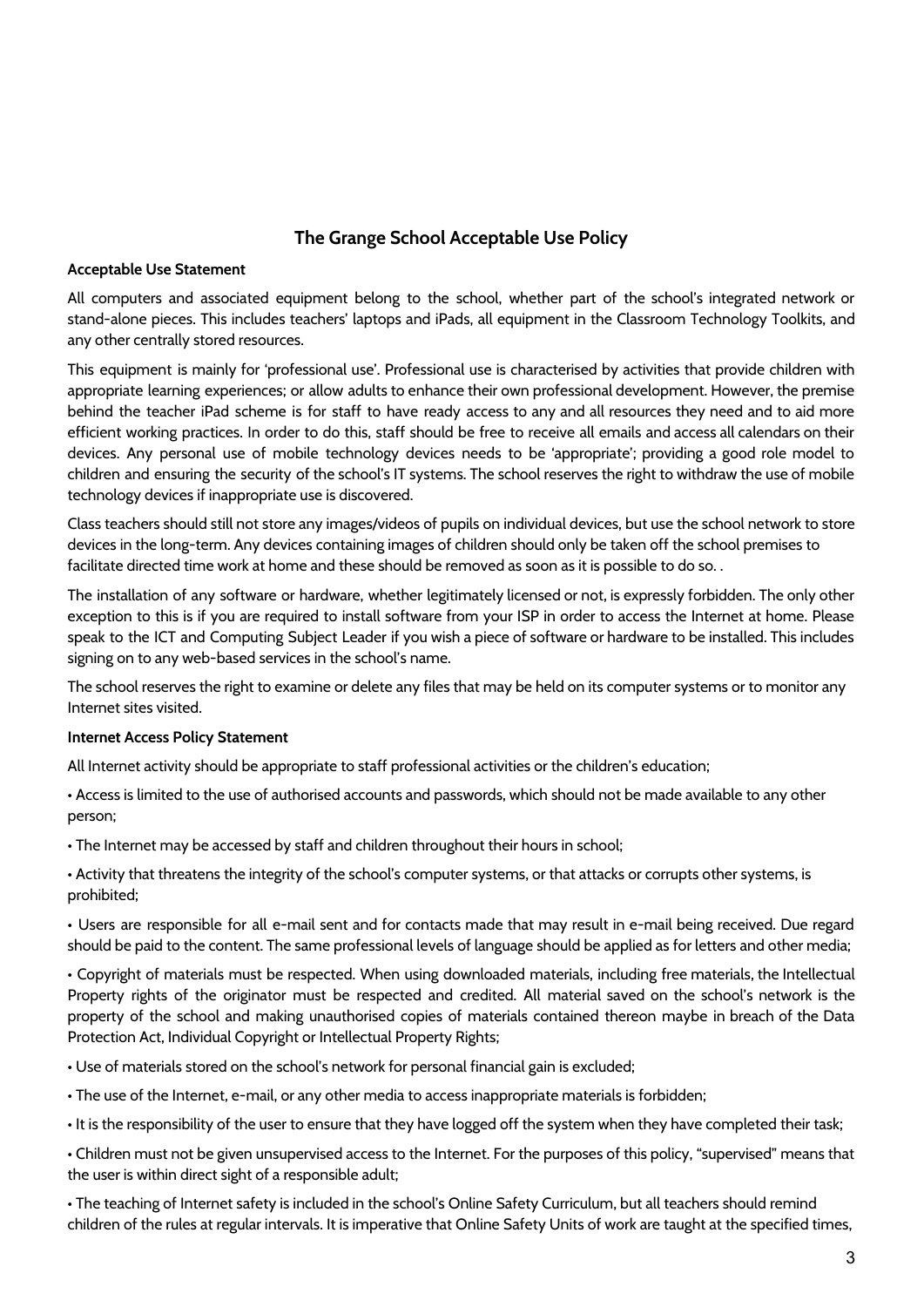throughout the year.

#### **Use of social media sites**

The school recognises the importance of social media sites in modern life. However, we are also aware of the potential dangers of these sites, both to children and school staff. When using social media sites, staff are bound by the same professional standards of behaviour expected of them in school.

The school has 'official' Twitter and Facebook accounts, which all teachers are expected to use on a daily basis. These accounts exist to provide information to the parents. They are not a means of dialogue between teachers and parents, and teachers should not usually answer any queries, or reply to any comments using this medium. Please ensure that any social media posts in the school's name are appropriate, polite and respectful of all our community members. If you have any concerns regarding the school's accounts, please tell the Headteacher / Online Safety Lead immediately.

#### **Personal accounts**

The NAHT Union has advised that each school should have its own set of rules regarding staff use of social media sites. Whilst the school recognises that members of staff enjoy social contact with each other, the use of social media sites can cause many issues and it is the duty of the school to support the staff in minimising these risks. After careful consideration; having taken advice from a range of professional bodies, the following rules will apply to all members of staff:

. Staff should never be Facebook 'friends' with any pupil, or ex-pupil who is still a minor (the term 'pupil' refers to any child taught at any institution)

. Staff should not 'follow' or be 'followed' by any pupil or ex-pupil who is still a minor (the term 'pupil' refers to any child taught at any institution)

. Members of staff who are related to children are also bound by the same rules as the rest of the staff and should not have contact with any children or family members, other than those directly related to them. All staff are reminded of the age guidelines set out that exclude primary-age children from these sites.

. Staff should never be Facebook 'friends' or Twitter 'followers' with ex-pupils (from any establishment), whilst they are still minors. Exceptional circumstances can occur when ex-pupils become acquaintances in later life, but contact through social media should only occur once they are adult.

. Any contact from pupils or ex-pupils should simply be ignored. Staff are asked to refrain from using this means to explain why they cannot communicate. Any inappropriate contact from pupils, ex-pupils or family members should be reported immediately to the Headteacher / Online Safety Lead.

. All staff should ensure that all aspects of their Facebook accounts are visible only to 'Friends'. Without this, anyone can see your wall, photos etc. Staff should also have set their account to the highest level of security, using the https tool. The ICT and Computing Subject Leader will help facilitate this should you need help.

. All staff should ensure that their Twitter profile is not public. It is the responsibility of each staff member to regularly check that they are not being 'followed' by pupils or members of their families. Should this occur, staff are required to block these followers. Again, the ICT Team and Online Safety Lead will help with this process if advice is required.

. The school feels that staff have the right to choose whether to engage in this form of social contact with colleagues/acquaintances. Staff are reminded that when interacting with colleagues in any situation, professional standards of behaviour apply.

#### **Internet and System Monitoring**

Through the school's Internet provider, all Internet activity is monitored by the system. It is the responsibility of the ICT Technician and Online Safety Lead to review this activity regularly. It is the duty of the ICT Technician and Online Safety Lead to report any transgressions of the school's Internet policy and/or use of obscene, racist or threatening language detected by the system to the Headteacher.

Transgressions of Internet Policy and use of inappropriate language can be dealt with in a range of ways, including removal of Internet access rights; computer system access rights; meetings with parents or even exclusion; in accordance with the severity of the offence and the school's Behaviour Policy.

Breaches of Internet Access Policy by staff will be reported to the Headteacher and will be dealt with according to the